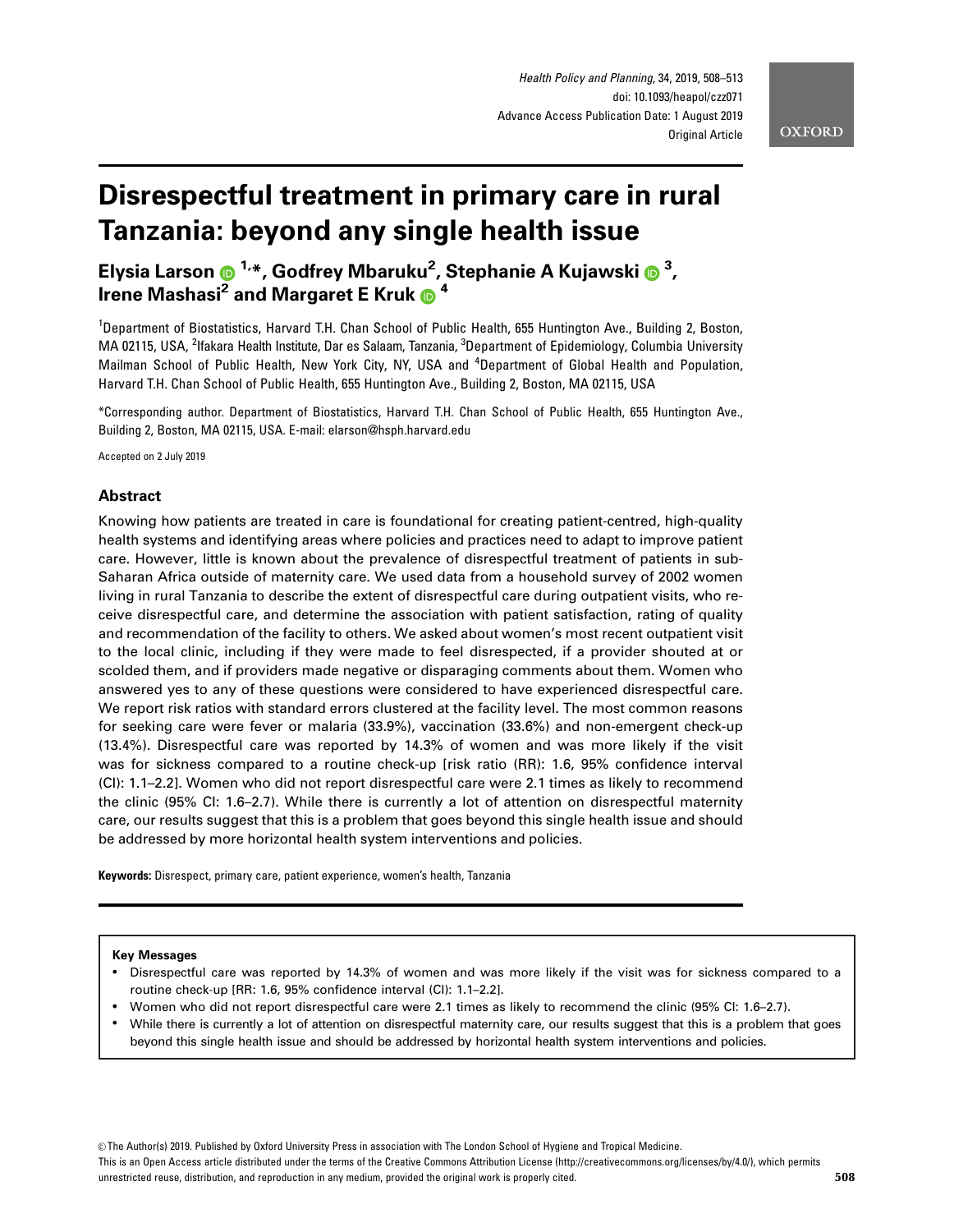#### Introduction

Patients' interactions with the health system are an important part of the quality of care they receive. These interactions fall under the domain of quality referred to as 'patient experience' and include respectful treatment of care, specifically being treated with dignity, autonomy, clear-communication, privacy and confidentiality (Kruk et al.[, 2018\)](#page-4-0). Poor patient experience can affect patients' adherence to clinical recommendations or future utilization. Furthermore, rushed, rude or abusive treatment from providers violates patients' right to dignity and respect in health care consultations ([Doyle](#page-4-0) *et al.*, [2013](#page-4-0); [Khosla](#page-4-0) et al., 2016).

Within low- and middle-income countries, comprehensive national surveys of patient experience are rare. However, there has been a recent proliferation of quantitative measures of patient experience in maternity care, many of which focus on aspects related to disrespectful care. For example, several recent studies have tackled disrespectful care in labour and delivery in East Africa, which is estimated to be relatively frequent with prevalence upwards of 15% (Kruk et al.[, 2014b](#page-4-0); [Abuya](#page-4-0) et al., 2015; Sando et al.[, 2016](#page-5-0)). Within high-income countries, national surveys of patient experience are becoming more common. While some of these surveys, such as the Consumer Assessment of Healthcare Providers and Services (CAHPS) survey in the USA, measure patient experience across multiple platforms of care, again, most focus on maternal care [\(Public Health Agency of Canada, 2009;](#page-4-0) [Lindquist](#page-4-0) et al., 2015; [Mander and Miller, 2016;](#page-4-0) [Malouf](#page-4-0) et al., 2017; [Quality, 2017](#page-4-0)). While surveys such as the HCAHPS survey demonstrate that it is feasible to measure patient experience across multiple platforms of care, the lack of such surveys represents a clear gap in literature and practice.

The recent focus on the quality of care is a reflection of the desire to identify and ameliorate gaps in quality to save lives and improve confidence in, and efficiency of the health system (Kruk et al.[, 2018](#page-4-0)). Knowing how patients are treated in care is foundational for creating patient-centred, high-quality health systems and provides information necessary to develop policies and interventions that can affect care. However, little is known about the prevalence of disrespectful treatment of patients in sub-Saharan Africa outside of maternity care. In this study, we assessed the prevalence and individual-level correlates of disrespectful care during outpatient visits in rural Tanzania, as well as the correlation of disrespectful care with indicators of confidence in the health system. We evaluate care during outpatient visits in primary care clinics in rural settings, with a patient-centred approach.

## Methods

#### Study sample

This analysis was conducted using cross-sectional data from the endline evaluation of a maternal and newborn health quality improvement study (MNH+, ISRCTN1707760) conducted in 12 governmentmanaged primary care facilities in two districts of Pwani Region, Tanzania. Selection and setting of the study facilities have been previ-ously described in detail (Kruk et al.[, 2014a](#page-4-0)). Within this study population, participants live within 10 km of an average of four health facilities, with 84% of women living within 10 km of at last two health facilities, suggesting that geographical limitations to choice of care are not as high as in other rural populations.

We conducted a full census of the official catchment areas of each study facility to identify all women who lived within the catchment area and had delivered a child within 1 year of the interview date. A full census was determined from sample size calculations for the

overall study, which aimed to look at changing utilization patterns over time. Identified women were eligible to participate if they were at least 15 years of age. Structured interviews were conducted with all women who agreed to participate and completed written informed consent, or in the case of minors under age 18, written assent and guardian permission. Women were included in this analysis if they reported having visited their local clinic in the past year. Household interviews were conducted between February and April 2016.

Ethics review boards at the authors' institutions approved the study.

#### Variable selection

The main variable of interest was disrespectful care during outpatient visits. Women were asked about their most recent outpatient visit to the local clinic and whether they were made to feel disrespected, if a health provider shouted at or scolded them, and if health providers made negative or disparaging comments about them. If women answered yes to any of these three questions they were considered to have experienced disrespectful care. The questions regarding disrespectful care during outpatient visits were derived from a validated survey on disrespectful and abusive care during labour and delivery that was conducted in Tanzania (Kruk et al.[, 2014b\)](#page-4-0). Taking a patient-centred approach, we aimed to assess which women received a larger burden of disrespect. Potential patient-level contributors to disrespectful care were drawn from the literature on disrespect and abuse in maternity care, particularly from the model presented by Bowser and Hill and results presented in previous studies [\(Bowser and Hill, 2010;](#page-4-0) Kruk [et al.](#page-4-0), [2014b](#page-4-0)). Because the number of health facilities was limited (12) we focused on respondent-level factors, including respondent sociodemographics and outpatient experience. We included education, wealth (determined using an 18-question asset index; Kruk [et al.](#page-4-0), [2014a](#page-4-0)), age and marital status. These signify social status, which in turn may influence provider behaviour. We asked women for the main purpose of the visit and broadly categorized responses into acute (such as illness or accident) and planned (such as nonemergent check-up or vaccination) visits.

We assessed the relationship between no report of disrespectful care and indicators of confidence in the health system [\(Kruk](#page-4-0) et al., [2018\)](#page-4-0). Women were asked to: rate their satisfaction with the health facility on a four-level scale (from very satisfied to very dissatisfied), rate the quality of care at the health facility on a five-level scale (from excellent to poor) and state how likely they were to recommend the facility to friends or family on a four-level scale (from strongly recommend to not at all recommend). We dichotomized each indicator at the most positive level to represent the goal of the health system. For example, for satisfaction we categorized responses as either 'very satisfied' or 'not very satisfied'.

#### Statistical analysis

Trained Swahili-speaking research assistants conducted household surveys using handheld tablets. Data were exported to CSV files and imported into Stata version 14.2 (StataCorp LP, College Station, USA) for analysis.

We first determined the prevalence of each individual measure of disrespectful care and the composite measure of any disrespectful care. We conducted univariable statistics for each variable of interest. To assess the potential effect of missing data on our prevalence estimate, we calculated the possible bounds for the point estimate if all missing data represented cases of disrespectful care vs all cases of respectful care.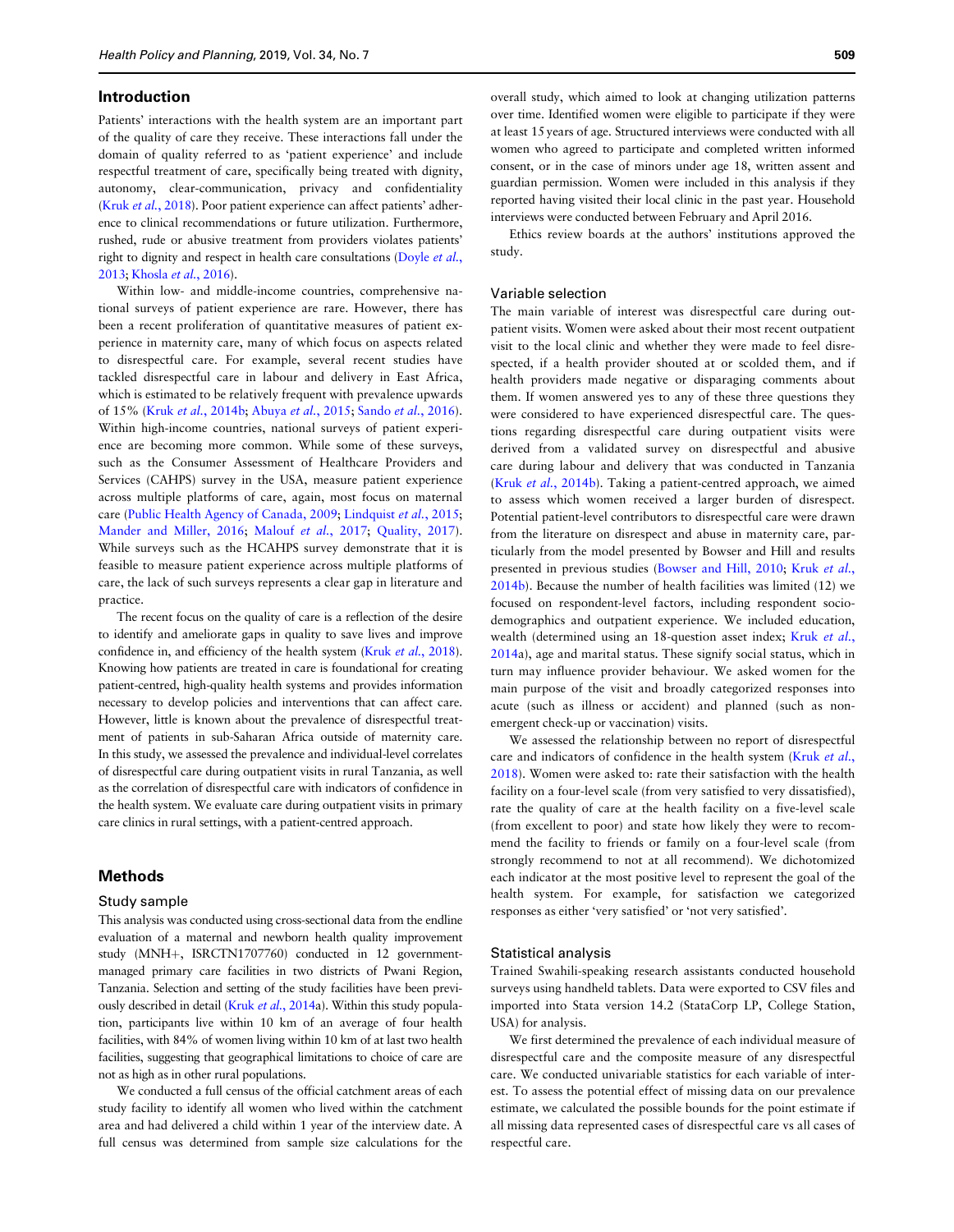<span id="page-2-0"></span>Second, we assessed the prevalence of disrespectful care stratified by each of the patient-level characteristics and assessed differences using generalized estimating equations.

Third, we assessed the association between no report of disrespectful care and three indicators of confidence in the health system: very satisfied with the care at the health facility, quality of care at the health facility rated as excellent and strongly recommend the health facility to family or friends. For each indicator, we conducted a bivariable regression and then a multivariable regression adjusted by the covariates listed above, as well as district. We used generalized estimating equations with an exchangeable correlation structure and a log link to estimate risk ratios. The standard errors for all regressions were clustered at the facility level. As an equity analysis, we further assessed whether these associations differed for the poorest 20% compared to the wealthiest 80%. Data were missing for covariates for 22 respondents (1.1%); results for the multivariable models did not differ qualitatively when missing data were estimated using multiple imputations, so the results of the complete case analysis are presented here.

## **Results**

Of the 2276 women surveyed, 2002 (88%) reported having used their local clinic in the past year and responded to our question on disrespectful care. Women who had not visited their local clinic and were thus excluded from the analysis were similar to those who were included in all socio-demographic factors except marital status; women who were married or living with a partner were less likely to have visited the local facility in the past year [risk ratio (RR): 0.95,

Table 1 Socio-demographic and outpatient experience characteristics of respondents who reported using the local clinic,  $N = 2002$ 

| Characteristics                              | $N\left(\%\right)$ |
|----------------------------------------------|--------------------|
| Respondent socio-demographics ( $N = 2005$ ) |                    |
| Age (mean, SE)                               | 26.6(6.5)          |
| Education                                    |                    |
| No formal education                          | 367(18.4)          |
| Any primary                                  | 1289 (64.6)        |
| Any secondary or above                       | 338 (17.0)         |
| Married or lives with partner                | 1638 (81.8)        |
| Is head of household                         | 139(6.9)           |
| Household has electricity                    | 487 (24.3)         |
| Household has mobile phone                   | 1818 (90.8)        |
| Outpatient visit experience                  |                    |
| Visit was for respondent's                   |                    |
| Self                                         | 319(16.0)          |
| Child                                        | 1481 (74.3)        |
| Self and child                               | 21(1.1)            |
| Another family member                        | 173 (8.7)          |
| Reason for visit                             |                    |
| Acute illness or accident                    | 1062(53.0)         |
| Vaccination                                  | 672 (33.6)         |
| Check-up                                     | 268 (13.4)         |
| Report of disrespectful care                 |                    |
| Any report of disrespectful care (composite) | 286 (14.3)         |
| Made to feel disrespected                    | 200(10.0)          |
| Reported being shouted at                    | 210(10.5)          |
| Reported disparaging remarks                 | 162(8.1)           |
| Patient outcomes                             |                    |
| Very satisfied with facility                 | 867 (43.3)         |
| Rate facility quality as excellent           | 220 (11.0)         |
| Very likely to recommend facility            | 1081 (54.0)        |

SE, standard error.

95% confidence interval (CI): 0.92–0.98]. Respondents were on average 26.6 years old and most (81.6%) had at least some formal education (Table 1). The most common reasons for seeking care were fever or malaria (33.9%), vaccination (33.6%) and nonemergent check-up (13.4%). In total, 1481 visits (74.3%) were for the woman's child.

Two hundred eighty-six women (14.3%) reported that they were treated disrespectfully during their last outpatient visit. Three women were excluded from this analysis because they did not respond to the disrespectful care questions. An additional eight women did not answer one of the specific questions on disrespectful care, but reported no disrespectful care on the general question ('At any point during your stay in this facility for this delivery were you treated in a way that made you feel humiliated or disrespected?') and were thus coded as no experience of disrespectful care. Given the missing data, the prevalence of disrespectful care in the study sample could range from 14.3% to 14.8%.

The respondents' socio-demographic characteristics, including age, were not associated with their report of disrespectful care (Table 2). Respondents were more likely to report disrespectful care if the purpose of their visit was for acute care or illness (11.1% of respondents reported disrespectful care when their visit was routine, such as a check-up or vaccination, compared with 17.1% of respondents whose visit was for an acute illness or accident).

Respectful care was associated with indicators of confidence in the health system. Patients who reported no disrespect were 2.9 times as likely to be very satisfied with their care (95% CI 2.0–4.1) and nearly four times as likely to recommend the facility to family or friends ([Table 3](#page-3-0)). The interaction between wealth and disrespect was only significant in the model predicting whether the woman

Table 2 Report of disrespectful care by respondent and visit characteristics

| Characteristic                     | Any report of<br>disrespectful<br>care $N(%)$ | Risk ratio | P-value |
|------------------------------------|-----------------------------------------------|------------|---------|
| Respondent socio-demographics      |                                               |            |         |
| Education                          |                                               |            |         |
| No formal education                | 48 (13.1%)                                    | Reference  |         |
| Any primary                        | 189 (14.7%)                                   | 1.21       | 0.185   |
| Any secondary or above             | $47(13.9\%)$                                  | 1.19       | 0.422   |
| Marital status                     |                                               |            |         |
| Not married or living              | 55 (15.1%)                                    | Reference  |         |
| with partner                       |                                               |            |         |
| Married or lives with              | 231 (14.1%)                                   | 0.93       | 0.555   |
| partner                            |                                               |            |         |
| Head of house                      |                                               |            |         |
| Other individual                   | $268(14.4\%)$                                 | Reference  |         |
| Respondent                         | 18 (12.9%)                                    | 0.88       | 0.672   |
| Wealth                             |                                               |            |         |
| Wealthiest 80%                     | 204 (13.7%)                                   | Reference  |         |
| Poorest 20%                        | 81 (15.8%)                                    | 1.26       | 0.061   |
| Outpatient visit experience        |                                               |            |         |
| Visit was for respondent's         |                                               |            |         |
| Self                               | 59 (18.5%)                                    | Reference  |         |
| Child                              | 195 (13.2%)                                   | 0.72       | 0.013   |
| Self and child                     | $2(9.5\%)$                                    | 0.55       | 0.391   |
| Another family member              | $29(16.8\%)$                                  | 0.90       | 0.676   |
| Reason for visit                   |                                               |            |         |
| Routine check-up or<br>vaccination | $104(11.1\%)$                                 | Reference  |         |
| Acute illness or accident          | 182 (17.1%)                                   | 1.56       | 0.009   |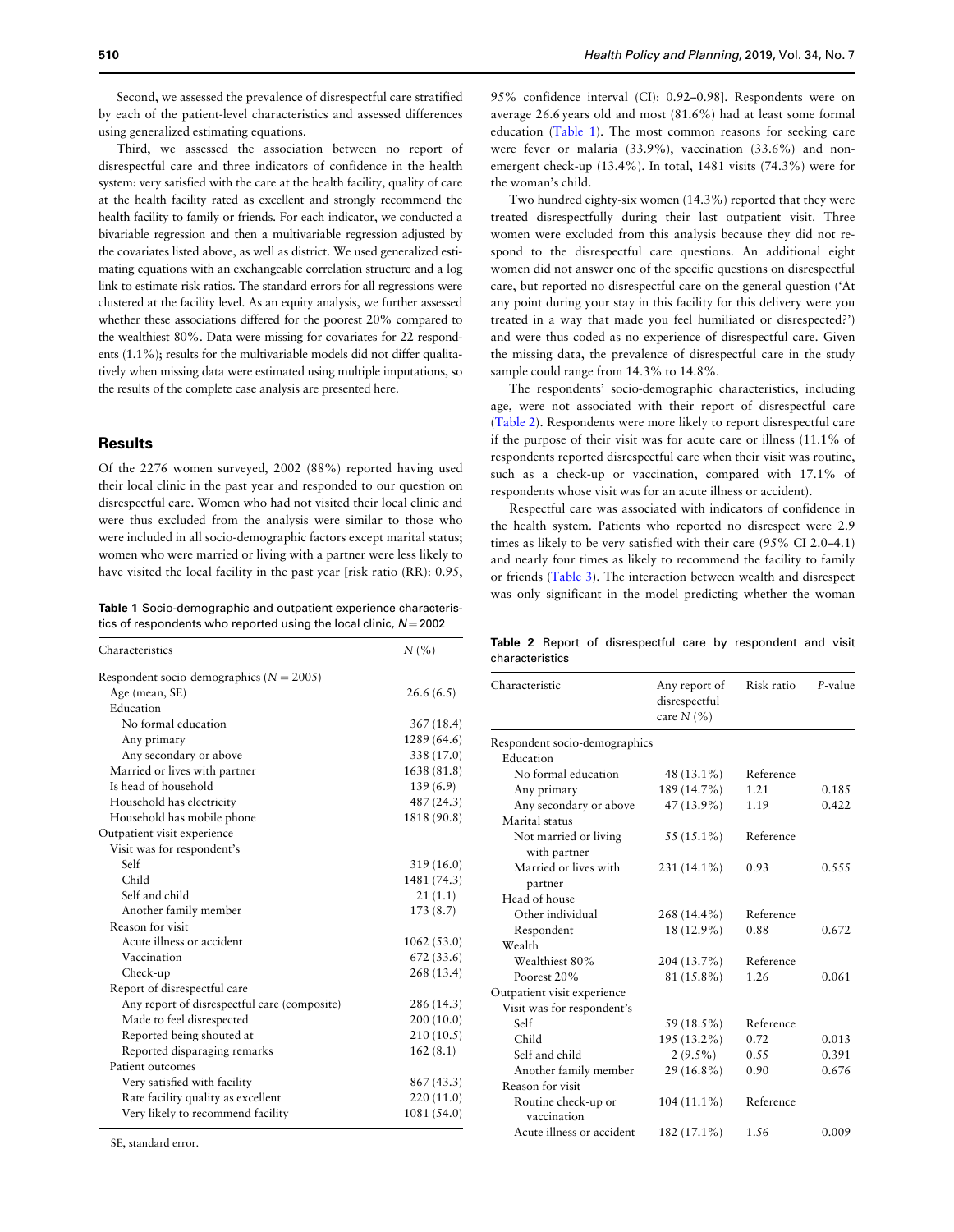<span id="page-3-0"></span>Table 3 Association between no disrespectful care and patient outcomes related to women's experience

| Outcomes                                 | Risk ratio<br>$(95\% \text{ CI})$ | Adjusted risk<br>ratio <sup>a</sup> (95% CI) |
|------------------------------------------|-----------------------------------|----------------------------------------------|
| Very satisfied with facility             | $2.9(2.1-4.0)$                    | $2.9(2.0-4.1)$                               |
| Rate facility quality as excellent       | $4.0(2.4-6.9)$                    | $3.7(2.0-6.8)$                               |
| Very likely to recommend health facility | $2.1(1.6-2.6)$                    | $2.1(1.6-2.7)$                               |

<sup>a</sup>Multivariable analysis adjusted for patient-level covariates in [Table 2](#page-2-0) and age.

would recommend the facility. Women in the poorest 20% had a stronger association between no disrespectful treatment and likelihood of recommending the facility than wealthier women ([Supplementary Appendix S1](https://academic.oup.com/heapol/article-lookup/doi/10.1093/heapol/czz071#supplementary-data)).

## **Discussion**

This study provides evidence of reported disrespectful treatment during outpatient visits in primary care facilities in rural Tanzania. We found that 14% of women reported any form of disrespectful care and that the risk of disrespect was highest when women were accessing the health system for accident or illness, a time when they are likely to already be distressed themselves. These estimates are some of the first estimates of reported disrespectful care in the outpatient setting, and while they are lower than reported prevalence during labour and delivery (Kruk et al.[, 2014b](#page-4-0); [Abuya](#page-4-0) et al., 2015; Sando et al.[, 2016\)](#page-5-0), the numbers show that many patients are receiving substandard care.

We explored patient and visit characteristics to understand who was reporting disrespectful care. In contrast to maternity settings (Kruk et al.[, 2014b](#page-4-0)), we did not find evidence that providers treat patients differently based on patients' age, level of wealth or education. We hypothesize that this could be due to the homogeneity of our sample (most women were poor and had low education) as well as the normalization of this behaviour by both patients and providers. It is possible that normalization in more vulnerable groups may result in under-reporting of the behaviour by women in these groups. Additionally, if providers do not see their behaviour as disrespectful, then they may not make efforts to improve it for specific demographics of woman.

There was, however, evidence that patients reported disrespect if their visit was for an acute illness or accident more often than they did for visits that were for a regular check-up or vaccination. It is possible that health outcomes for visits related to acute illness or accident may have been less favourable than those for a regular check-up, and that the health outcome affected the woman's perception of disrespectful care. However, since the questions on disrespectful care were specific (e.g. if a health provider shouted at or scolded them), we feel that this was unlikely to be a large driver of the observed difference, the way it would have been for a more subjective measure such as patient satisfaction. Instead, we hypothesize that providers may scold patients for delaying access to treatment; in a study of disrespect and abuse during maternity care in Northeastern Tanzania researchers found that there were decreased reports when women came directly to the facility for childbirth (Kruk et al.[, 2014b\)](#page-4-0). Further, like during labour and delivery, visits for acute care are made at a time when patients are more vulnerable than for preventive care visits. During these vulnerable times, providers may assert control over patients to ensure compliance [\(Jewkes](#page-4-0) *et al.*, 1998; [Bruggemann and Swahnberg,](#page-4-0) [2013](#page-4-0); Mselle et al.[, 2013](#page-4-0); [Bradley](#page-4-0) et al., 2016). Vulnerability may

further reduce the patient's ability to hold the provider accountable. In this context of low patient power, disrespectful care is all the more egregious. Types of, and reasons for, disrespect in this case should be further explored so that interventions to mitigate the behaviour can be developed and tested.

We found that the absence of reported disrespect and abuse was associated with substantially higher patient ratings of quality of care, satisfaction with the facility care and the likelihood of recommending the facility to others. These findings provide further evidence for the importance of patient–provider interactions and are consistent with other studies in low-income settings that have explored the effects of interpersonal quality of care on the patient experience and expectations of the health care system [\(Kujawski](#page-4-0) et al., 2015; [Larson](#page-4-0) et al., [2017](#page-4-0)). In Tanzania, disrespect and abuse during childbirth at health facilities was associated with lower ratings of quality of care and satisfaction [\(Larson](#page-4-0) et al., 2014; [Kujawski](#page-4-0) et al., 2015). In a variety of health care settings in sub-Saharan Africa, including maternal health care, HIV care and general outpatient services, positive interpersonal aspects of care were related to higher patient satisfaction [\(Fenny](#page-4-0) et al., [2014](#page-4-0); [Dansereau](#page-4-0) et al., 2015; [Srivastava](#page-5-0) et al., 2015).

Quantitative evidence of disrespect in non-maternity settings is rare and mainly from high-income countries. In the USA, one study reported that the prevalence of disrespect during any health care visits in the previous 2 years ranged from 9% to 20% based on race ([Blanchard and Lurie, 2004\)](#page-4-0). Our study provides results from the most recent visit within the past year in primary care clinics and suggests that consideration of disrespectful care should be expanded outside of the maternity setting. Because our findings suggest that the problem of disrespectful care goes beyond a single health issue, we recommend that training on providing respectful and dignified care be given across services, rather than focusing on any single health service. More research is needed to understand the prevalence of disrespect and abuse across a wide range of services, and how the manifestations of disrespect and abuse may differ by type of health care service.

This study had several limitations. First, the study included a small number of facilities and thus we were not able to include provider- and facility-level characteristics in our analyses. It is possible that facility- and provider-level attributes could contribute to disrespectful care ([Bowser and Hill, 2010\)](#page-4-0) and thus their inclusion in future analyses could identify additional entry points for intervention. Second, the study was cross-sectional and our results should not be interpreted causally. Third, the measure of disrespect was narrowly defined, including a single-item question on any experiences of mistreatment and items related to verbal abuse. The construct of disrespect and abuse includes a wider range of actions, such as physical abuse, non-consented care and non-confidential care ([Bowser and](#page-4-0) [Hill, 2010](#page-4-0); [Bohren](#page-4-0) et al., 2015). Further, given the poor quality of care at primary care facilities, reported in this study and others ([Larson](#page-4-0) et al., 2014; Kruk et al.[, 2016](#page-4-0)), mistreatment in healthcare settings may be normalized and under-reported ([Freedman](#page-4-0) et al., [2014\)](#page-4-0). A recent study conducted in Tanzania found a large discrepancy in the level of disrespectful care observed during labour and delivery (70%) vs that reported by maternal self-report (10%) ([Freedman](#page-4-0) et al., 2018). The authors of this article and a recent paper that reviewed methods in disrespect and abuse studies hypothesize that lower self-report may occur in instances where disres-pect and abuse are both internalized and normalized [\(Sando](#page-4-0) et al., [2017;](#page-4-0) [Freedman](#page-4-0) et al., 2018). The prevalence estimate presented here may thus be an underestimate and represent a lower bound of disrespect in outpatient settings. A more comprehensive measure of disrespect in these settings is needed to understand the full spectrum of poor interpersonal quality of care experienced.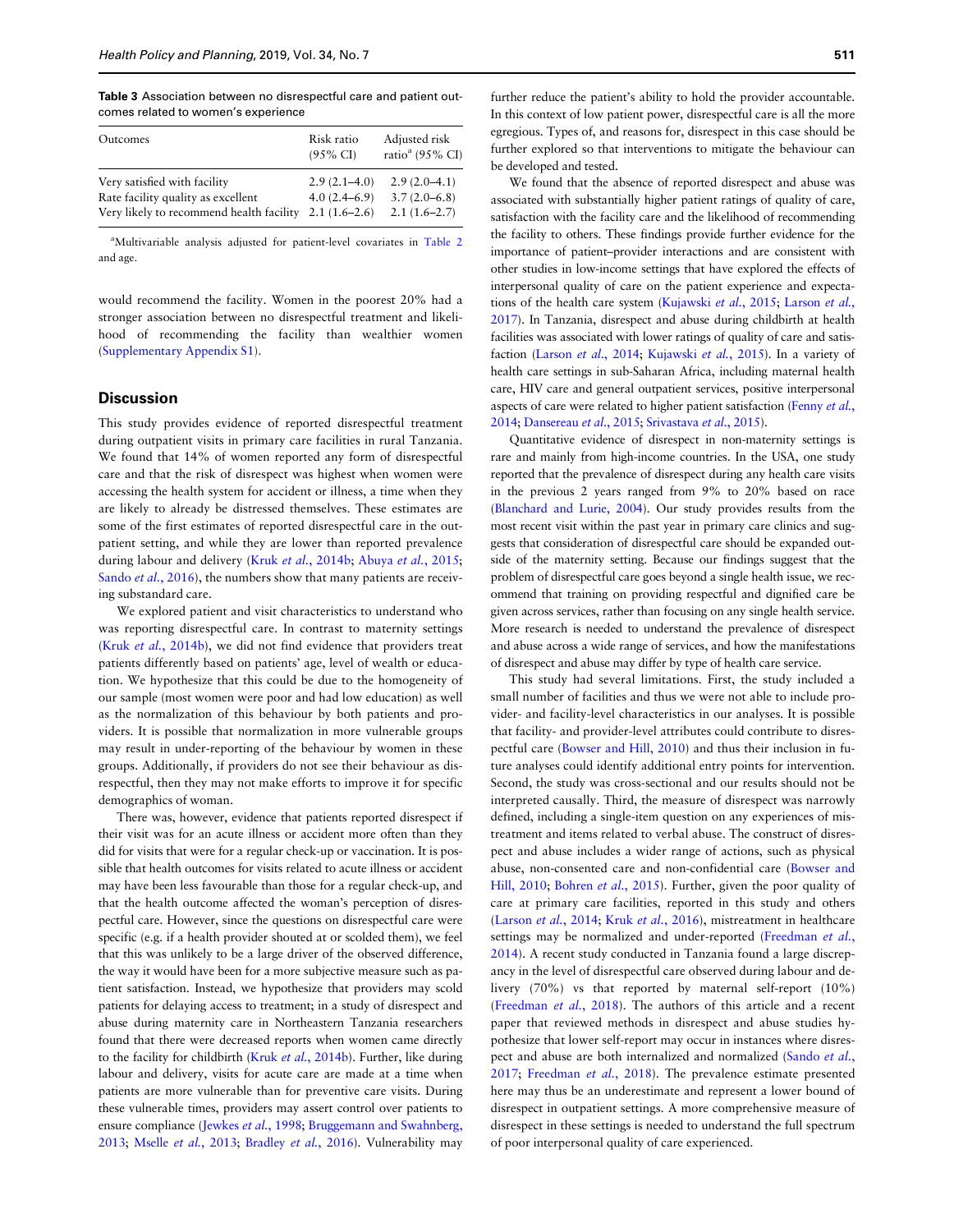#### <span id="page-4-0"></span>Conclusion

Disrespectful care is frequent during outpatient visits, particularly when the patient is accessing the health system for illness rather than routine care. This poor care is associated with women's negative impressions of the facility. While disrespectful maternity care has gained attention from both local governments and international human rights organizations (Holt et al., 2017; [World Health](#page-5-0) [Organization, 2018](#page-5-0)), this study highlights a broader problem. Patients across the health system have the right to be treated with dignity and respect and efforts to improve the quality of care must tackle the respectful treatment of all people as an essential component of high-quality health systems ([World Health Organization, 2017\)](#page-5-0).

### Ethical approval

Ethics review boards at Harvard University in the U.S. and Ifakara Health Institute and the National Institute for Medical Research in Tanzania approved the study.

## Supplementary Data

[Supplementary data](https://academic.oup.com/heapol/article-lookup/doi/10.1093/heapol/czz071#supplementary-data) are available at Health Policy and Planning online.

## Acknowledgements

This work was funded by the National Institutes of Health [R01AI093182]. The data collection and quality review throughout the study would not have been possible without the support of Emilia Ling, Anna Gage, Irene Mashasi, Martin Zuakulu and Ramadhani Abdul, in addition to our data collectors and field supervisors. We are also thankful for the support of the study co-investigators, Beatrice Byalugaba at the Pwani Ministry of Health and all the District Medical Officers and health care providers who supported this study. Finally, and most importantly, we would like to thank the women and healthcare providers of Pwani Region for taking the time to share their experiences with us.

Conflict of interest statement. None declared.

#### References

- Abuya T, Warren CE, Miller N et al. 2015. Exploring the prevalence of disrespect and abuse during childbirth in Kenya. PLoS One 10: e0123606.
- Blanchard J, Lurie N. 2004. R-E-S-P-E-C-T: patient reports of disrespect in the health care setting and its impact on care. The Journal of Family Practice 53: 721–30.
- Bohren MA, Vogel JP, Hunter EC et al. 2015. The mistreatment of women during childbirth in health facilities globally: a mixed-methods systematic review. PLoS Medicine 12: e1001847.
- Bowser D, Hill K. 2010. Exploring Evidence for Disrespect and Abuse in Facility-Based Childbirth; Report of a Landscape Analysis. Washington, DC: USAID.
- Bradley S, Mccourt C, Rayment J, Parmar D. 2016. Disrespectful intrapartum care during facility-based delivery in sub-Saharan Africa: a qualitative systematic review and thematic synthesis of women's perceptions and experiences. Social Science & Medicine 169: 157-70.
- Bruggemann AJ, Swahnberg K. 2013. What contributes to abuse in health care? A grounded theory of female patients' stories. International Journal of Nursing Studies 50: 404–12.
- Dansereau E, Masiye F, Gakidou E, Masters SH, Burstein R, Kumar S. 2015. Patient satisfaction and perceived quality of care: evidence from a cross-sectional national exit survey of HIV and non-HIV service users in Zambia. BMJ Open 5: e009700.
- Doyle C, Lennox L, Bell D. 2013. A systematic review of evidence on the links between patient experience and clinical safety and effectiveness. BMJ Open 3: e001570.
- Fenny AP, Enemark U, Asante FA, Hansen KS. 2014. Patient satisfaction with primary health care—a comparison between the insured and non-insured under the National Health Insurance Policy in Ghana. Global Journal of Health Science 6: 9–21.
- Freedman LP, Kujawski SA, Mbuyita S et al. 2018. Eye of the beholder? Observation versus self-report in the measurement of disrespect and abuse during facility-based childbirth. Reproductive Health Matters 26: 107–22.
- Freedman LP, Ramsey K, Abuya T et al. 2014. Defining disrespect and abuse of women in childbirth: a research, policy and rights agenda. Bulletin of the World Health Organization 92: 915–7.
- Holt K, Caglia JM, Peca E, Sherry JM, Langer A. 2017. A call for collaboration on respectful, person-centered health care in family planning and maternal health. Reproductive Health 14: 20.
- Jewkes R, Abrahams N, Mvo Z. 1998. Why do nurses abuse patients? Reflections from South African obstetric services. Social Science & Medicine 47: 1781–95.
- Khosla R, Zampas C, Vogel JP, Bohren MA, Roseman M, Erdman JN. 2016. International human rights and the mistreatment of women during childbirth. Health and Human Rights 18: 131–43.
- Kruk ME, Gage AD, Arsenault C et al. 2018. High-quality health systems in the Sustainable Development Goals era: time for a revolution. The Lancet Global Health 6: e1196.
- Kruk ME, Hermosilla S, Larson E, Mbaruku GM. 2014. Bypassing primary care clinics for childbirth: a cross-sectional study in the Pwani region, United Republic of Tanzania. Bulletin of the World Health Organization 92: 246–53.
- Kruk ME, Kujawski S, Mbaruku G, Ramsey K, Moyo W, Freedman LP. 2014b. Disrespectful and abusive treatment during facility delivery in Tanzania: a facility and community survey. Health Policy and Planning
- Kruk ME, Leslie HH, Verguet S, Mbaruku GM, Adanu RM, Langer A. 2016. Quality of basic maternal care functions in health facilities of five African countries: an analysis of national health system surveys. Lancet Glob Health 4: e845–e855.
- Kujawski S, Mbaruku G, Freedman LP, Ramsey K, Moyo W, Kruk ME. 2015. Association between disrespect and abuse during childbirth and women's confidence in health facilities in Tanzania. Maternal and Child Health Journal 19: 2243–50.
- Larson E, Hermosilla S, Kimweri A, Mbaruku GM, Kruk ME. 2014. Determinants of perceived quality of obstetric care in rural Tanzania: a cross-sectional study. BMC Health Services Research 14: 483.
- Larson E, Leslie HH, Kruk ME. 2017. The determinants and outcomes of good provider communication: a cross-sectional study in seven African countries. BMJ Open 7: e014888.
- Lindquist A, Kurinczuk JJ, Redshaw M, Knight M. 2015. Experiences, utilisation and outcomes of maternity care in England among women from different socio-economic groups: findings from the 2010. BJOG: An International Journal of Obstetrics & Gynaecology 122: 1610–7.
- Malouf R, Henderson J, Redshaw M. 2017. Access and quality of maternity care for disabled women during pregnancy, birth and the postnatal period in England: data from a national survey. BMJ Open 7: e016757.
- Mander S, Miller YD. 2016. Perceived safety, quality and cultural competency of maternity care for culturally and linguistically diverse women in Queensland. Journal of Racial and Ethnic Health Disparities 3: 83–98.
- Mselle LT, Moland KM, Mvungi A, Evjen-Olsen B, Kohi TW. 2013. Why give birth in health facility? Users' and providers' accounts of poor quality of birth care in Tanzania. BMC Health Services Research 13: 174.
- Public Health Agency of Canada. 2009. What Mothers Say: The Canadian Maternity Experiences Survey. Ottawa, Canada: Public Health Agency of Canada.
- Quality AFHRA. 2017. CAHPS Surveys and Guidance [Online]. [https://](https://www.ahrq.gov/cahps/surveys-guidance/index.html) [www.ahrq.gov/cahps/surveys-guidance/index.html](https://www.ahrq.gov/cahps/surveys-guidance/index.html), accessed 7 September 2018.
- Sando D, Abuya T, Asefa A et al. 2017. Methods used in prevalence studies of disrespect and abuse during facility based childbirth: lessons learned. Reproductive Health 14: 127.